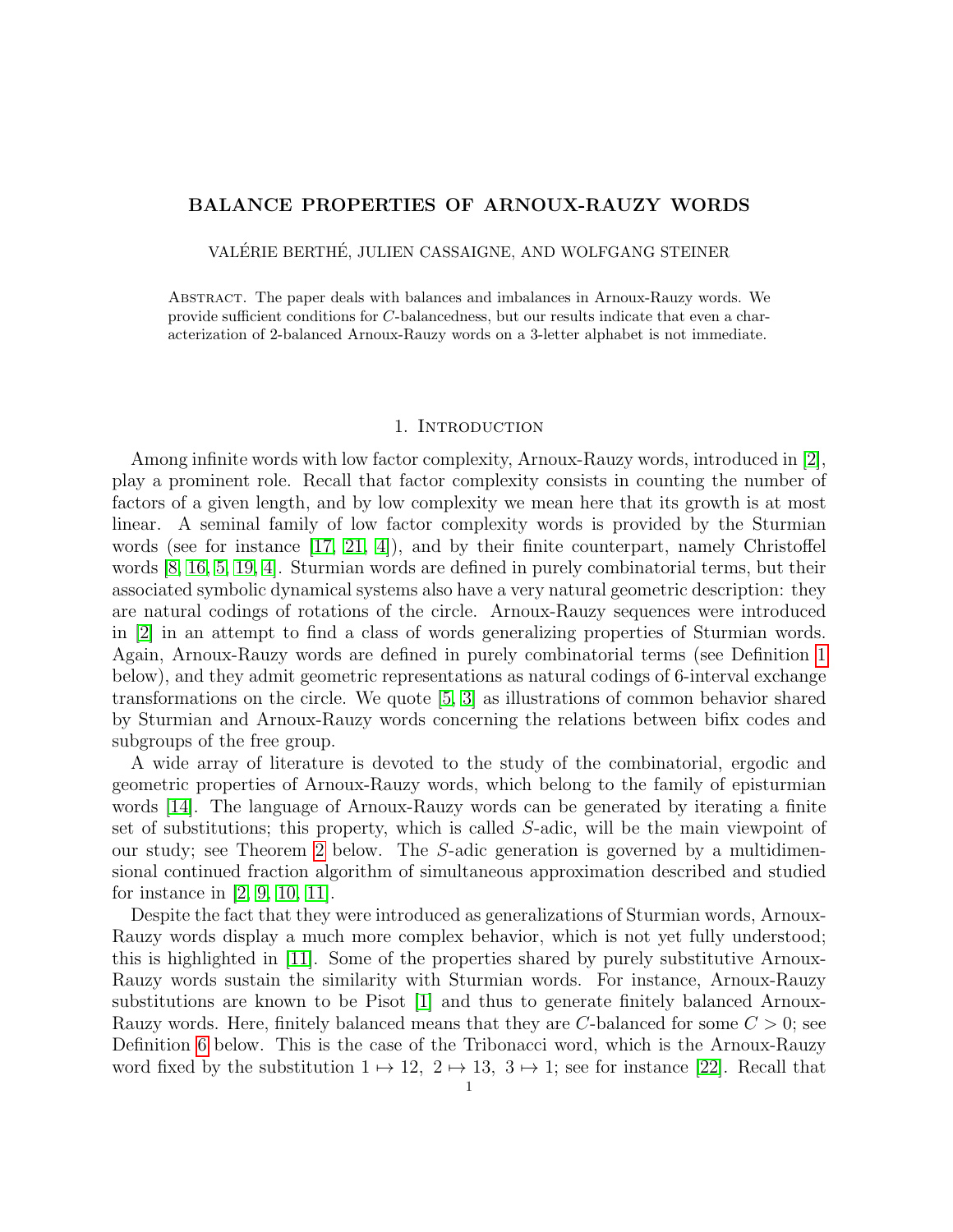Sturmian words are 1-balanced. Furthermore, purely substitutive Arnoux-Rauzy words are natural codings of toral translations; see [\[7\]](#page-12-13) for a proof. More generally, all Arnoux-Rauzy words were expected to be natural codings of toral translations, a property that implies finite balance; see the discussions in [\[12,](#page-12-14) [6,](#page-12-15) [11\]](#page-12-11) for more details. The first striking fact contradicting this idea came from [\[12\]](#page-12-14), where examples of Arnoux-Rauzy sequences that are not finitely balanced were constructed.

The aim of the present paper is to try to understand balances and imbalances in Arnoux-Rauzy words, continuing the study performed in [\[12\]](#page-12-14). We provide sufficient conditions that guarantee finite balance. In particular, we prove that bounded partial quotients in the Sadic expansion imply finite balance (Theorem [7\)](#page-3-1), but we also exhibit examples of 2-balanced Arnoux-Rauzy words with unbounded partial quotients (Corollary [10\)](#page-4-0). Our results show that a characterization of 2-balanced Arnoux-Rauzy words on a 3-letter alphabet is not at hand. Indeed, the occurrence of certain patterns as prefixes of the S-adic expansion prevent 2-balance (see Theorem [11\)](#page-4-1), but the image by an Arnoux-Rauzy substitution of an Arnoux-Rauzy word that is not 2-balanced can be a 2-balanced sequence.

Note that balance properties of Arnoux-Rauzy words, and more generally of episturmian words, have also been investigated in view of Fraenkel's conjecture; see for instance [\[20\]](#page-12-16) and see also the survey on balanced words [\[23\]](#page-12-17) for more on this conjecture. Moreover, if superimposition properties of Christoffel words, such as considered in [\[19\]](#page-12-6), are now well understood, much remains to be done in this direction for alphabets with more than 2 letters and for epiChristoffel words such as developped in [\[18\]](#page-12-18).

The present paper is organized as follows. After recalling the required definitions in Section [2,](#page-1-1) we state the main results of the paper in Section [3.](#page-3-2) Proofs are given in Section [4,](#page-5-0) with Section [4.1](#page-5-1) devoted to balance results, while Section [4.2](#page-9-0) shows how to create imbalances.

## 2. DEFINITIONS

<span id="page-1-1"></span>Let  $\mathcal{A} = \{1, 2, ..., d\}$  be a finite alphabet. A *substitution*  $\sigma$  over the alphabet  $\mathcal{A}$  is an endomorphism of the free monoid  $\mathcal{A}^*$ . For any word w in the free monoid  $\mathcal{A}^*$  (endowed with the concatenation as operation), |w| denotes the length of w, and  $|w|_j$  stands for the number of occurrences of the letter j in the word w. A factor of a (finite or infinite) word  $\omega$ is defined as the concatenation of consecutive letters occurring in  $\omega$ . A factor w of  $\omega$  is said to be right special (resp. left special) if there exist at least two distinct letters  $a, b$  of the alphabet A such that wa and wb (resp. aw and bw) are factors of  $\omega$ .

<span id="page-1-0"></span>**Definition 1** (Arnoux-Rauzy words). Let  $A = \{1, 2, ..., d\}$ . An infinite word  $\omega \in A^{\mathbb{N}}$ is an Arnoux-Rauzy word if all its factors occur infinitely often, and if for all n it has  $(d-1)n+1$  factors of length n, with exactly one left special and one right special factor of length n.

One checks that Arnoux-Rauzy words are uniformly recurrent, that is, all factors occur with bounded gaps. The symbolic dynamical system  $(X_{\omega}, T)$  associated with a given Arnoux-Rauzy word  $\omega$  is defined as the set  $X_{\omega}$  of infinite words that have the same language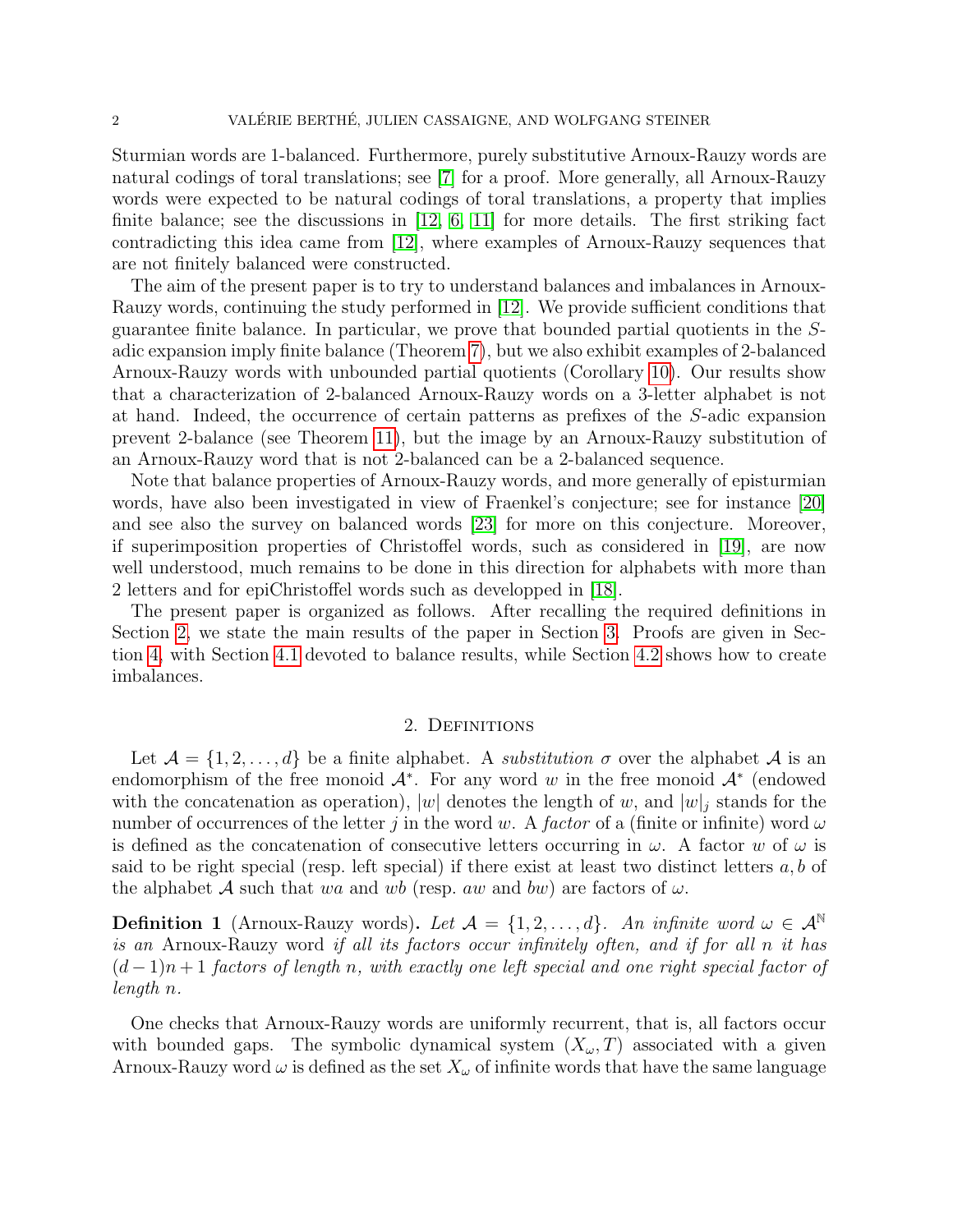as  $\omega$ , endowed with the shift map T that sends an infinite word onto the infinite word from which the first letter has been removed.

In order to work with Arnoux-Rauzy words, we will use their representations as S-adic words according to the terminology of [\[13,](#page-12-19) [21\]](#page-12-1). We first define the set  $S$  of Arnoux-Rauzy substitutions as  $S = {\sigma_i : i \in \mathcal{A}}$ , with

$$
\sigma_i: i \mapsto i, \ j \mapsto ji \text{ for } j \in \mathcal{A} \setminus \{i\}.
$$

<span id="page-2-0"></span>**Theorem 2** ([\[2\]](#page-11-0)). An infinite word  $\omega \in A^{\mathbb{N}}$  is an Arnoux-Rauzy word if and only if its set of factors coincides with the set of factors of a sequence of the form

$$
\lim_{n\to\infty}\sigma_{i_0}\sigma_{i_1}\cdots\sigma_{i_n}(1),
$$

where the sequence  $(i_n)_{n\geq 0} \in \mathcal{A}^{\mathbb{N}}$  is such that every letter in A occurs infinitely often in  $(i_n)_{n\geq 0}$ . Furthermore, such a sequence  $(i_n)_{n\geq 0} \in A^{\mathbb{N}}$  is uniquely defined for a given  $\omega$ .

For any given Arnoux-Rauzy word, the sequence  $(i_n)_{n\geq 0}$  is called the S-directive word of  $\omega$ . All the Arnoux-Rauzy words that belong to the dynamical system  $(X_{\omega},T)$  have the same S-directive word.

**Remark 3.** If one takes the set  $\mathcal{S}' = {\sigma'_i : i \in \mathcal{A}}$ , with

$$
\sigma'_i:~i\mapsto i,~j\mapsto ij~for~j\in\mathcal{A}\setminus\{i\}
$$

then Arnoux-Rauzy words of the form

$$
\lim_{n\to\infty}\sigma'_{i_0}\sigma'_{i_1}\cdots\sigma'_{i_n}(1)
$$

are called standard or characteristic Arnoux-Rauzy words. We choose to work here with the set  $S$  that proves to be more convenient for handling balance results.

The following definition is inspired by the fact that Sturmian words also admit S-adic representations governed by the usual continued fraction algorithm; see [\[17,](#page-12-0) [21\]](#page-12-1) for details.

**Definition 4** (Weak and strong partial quotients). Let  $\omega$  be an Arnoux-Rauzy word with  $\mathcal{S}\text{-}divective\ sequence (i_m)_{m\geq 0}$ . Write

$$
i_0 i_1 i_2 \cdots = j_0^{k_0} j_1^{k_1} j_2^{k_2} \cdots,
$$

where  $j_n \in \mathcal{A}$ ,  $k_n \geq 1$ , and  $j_n \neq j_{n+1}$  for all  $n \geq 0$ . The powers  $k_n$  are called weak partial quotients.

Let  $(n_\ell)_{\ell>0}$  be the increasing sequence of integers satisfying  $n_0 = 0$ ,

$$
\{i_{n_{\ell}}, i_{n_{\ell}+1}, \ldots, i_{n_{\ell+1}}\} = \mathcal{A} \quad and \quad \{i_{n_{\ell}}, i_{n_{\ell}+1}, \ldots, i_{n_{\ell+1}-1}\} \neq \mathcal{A}
$$

for all  $\ell \geq 0$ . The quantity  $(n_{\ell+1} - n_{\ell})$  is called strong partial quotient.

**Notation 5.** Let  $\omega$  be an Arnoux-Rauzy word with S-directive sequence  $(i_m)_{m>0}$ . For every integer  $m \geq 0$ , we define  $\omega^{(m)}$  as the following Arnoux-Rauzy word with S-directive sequence  $(i_n)_{n \geq m}$ :

$$
\omega^{(m)} = \lim_{n \to \infty} \sigma_{i_m} \sigma_{i_{m+1}} \cdots \sigma_{i_n}(1).
$$

Lastly, we introduce the notion of finite balance.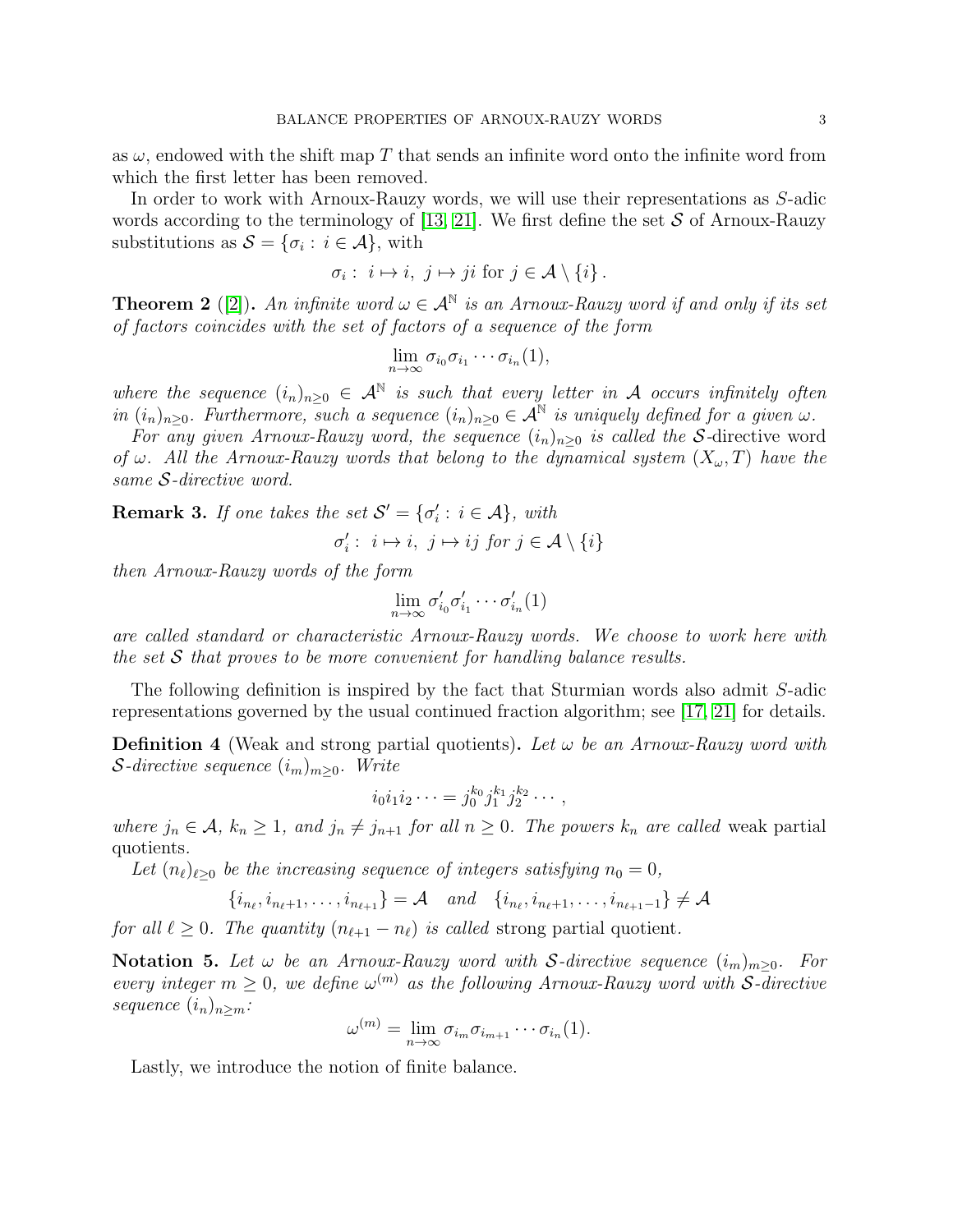<span id="page-3-0"></span>**Definition 6** (C-balance). Let  $C \in \mathbb{N}$ . A pair of words  $u, v \in \mathcal{A}^*$  with  $|u| = |v|$  is C-balanced if

$$
-C \le |u|_j - |v|_j \le C \quad \text{for all } j \in \mathcal{A} \, .
$$

A word  $\omega \in \mathcal{A}^{\mathbb{N}}$  is C-balanced if all pairs of factors  $u, v$  of  $\omega$  with  $|u| = |v|$  are C-balanced. A word  $\omega \in \mathcal{A}^{\mathbb{N}}$  is said to be finitely balanced if there exists  $C \in \mathbb{N}$  such that it is Cbalanced.

## 3. Results

<span id="page-3-2"></span>We now restrict ourselves to 3-letter Arnoux-Rauzy words (i.e.,  $d = 3$ ) for technical combinatorial reasons.

Note that Sturmian sequences are all 1-balanced (and thus finitely balanced) words. This provides even a characterization of Sturmian words: Sturmian words are exactly the binary 1-balanced words that are not eventually periodic. Three-letter words that are 1-balanced are completely characterized in [\[15\]](#page-12-20); in particular, Arnoux-Rauzy words cannot be 1-balanced, see also [\[20\]](#page-12-16). The so-called Tribonacci word, which is the Arnoux-Rauzy word fixed by the substitution  $1 \mapsto 12$ ,  $2 \mapsto 13$ ,  $3 \mapsto 1$ , with S-directive sequence  $123123 \cdots$ , has been proved to be 2-balanced in [\[22\]](#page-12-12). Nevertheless, Arnoux-Rauzy words are now known to be in general far from being 2-balanced. They need not even be finitely balanced [\[12,](#page-12-14) [11\]](#page-12-11).

A natural question is to understand whether the fact that partial quotients are bounded can guarantee (and even characterize) finite balancedness. We have seen that there are two types of partial quotients. The following theorems provide sufficient conditions for  $(2h+1)$ -balance and 2-balance respectively.

<span id="page-3-1"></span>**Theorem 7.** Let  $\omega$  be an Arnoux-Rauzy word with  $d = 3$  and S-directive sequence  $(i_m)_{m>0}$ . If the weak partial quotients are bounded by h, i.e., if we do not have  $i_m = i_{m+1} = \cdots =$  $i_{m+h}$  for any  $m \geq 0$ , then  $\omega$  is  $(2h+1)$ -balanced.

<span id="page-3-3"></span>**Theorem 8.** Let  $\omega$  be an Arnoux-Rauzy word with  $d = 3$  and S-directive sequence  $(i_m)_{m \geq 0}$ . If  $i_{m+2} \notin \{i_m, i_{m+1}\}\$ 

(1) for all  $m \geq 1$  such that  $i_{m-1} = i_m \neq i_{m+1}$  and

(2) for all  $m \geq 2$  such that  $i_{m-2} = i_m \neq i_{m+1} = i_{m-1}$ ,

then  $\omega$  is 2-balanced.

<span id="page-3-4"></span>Remark 9. The conditions of Theorem [8](#page-3-3) on the S-directive sequence can also be stated in terms of a subshift of finite type: Let X be the set of words  $\{1121, 1122, 12121, 12122\}$ together with all the words that are obtained from one of these four words by a permutation of the letters 1, 2, and 3. If  $(i_m)_{m>0}$  contains no factor in X, then  $\omega$  is 2-balanced.

For the proofs of Theorems [7](#page-3-1) and [8,](#page-3-3) which will be given in Section [4.1,](#page-5-1) we use methods that are typical for the S-adic framework: We work not only with the word  $\omega$  but simultaneously with all the words  $\omega^{(m)}$ , by 'desubstituting' the word  $\omega^{(m)}$  with respect to  $\sigma_{i_m}$ .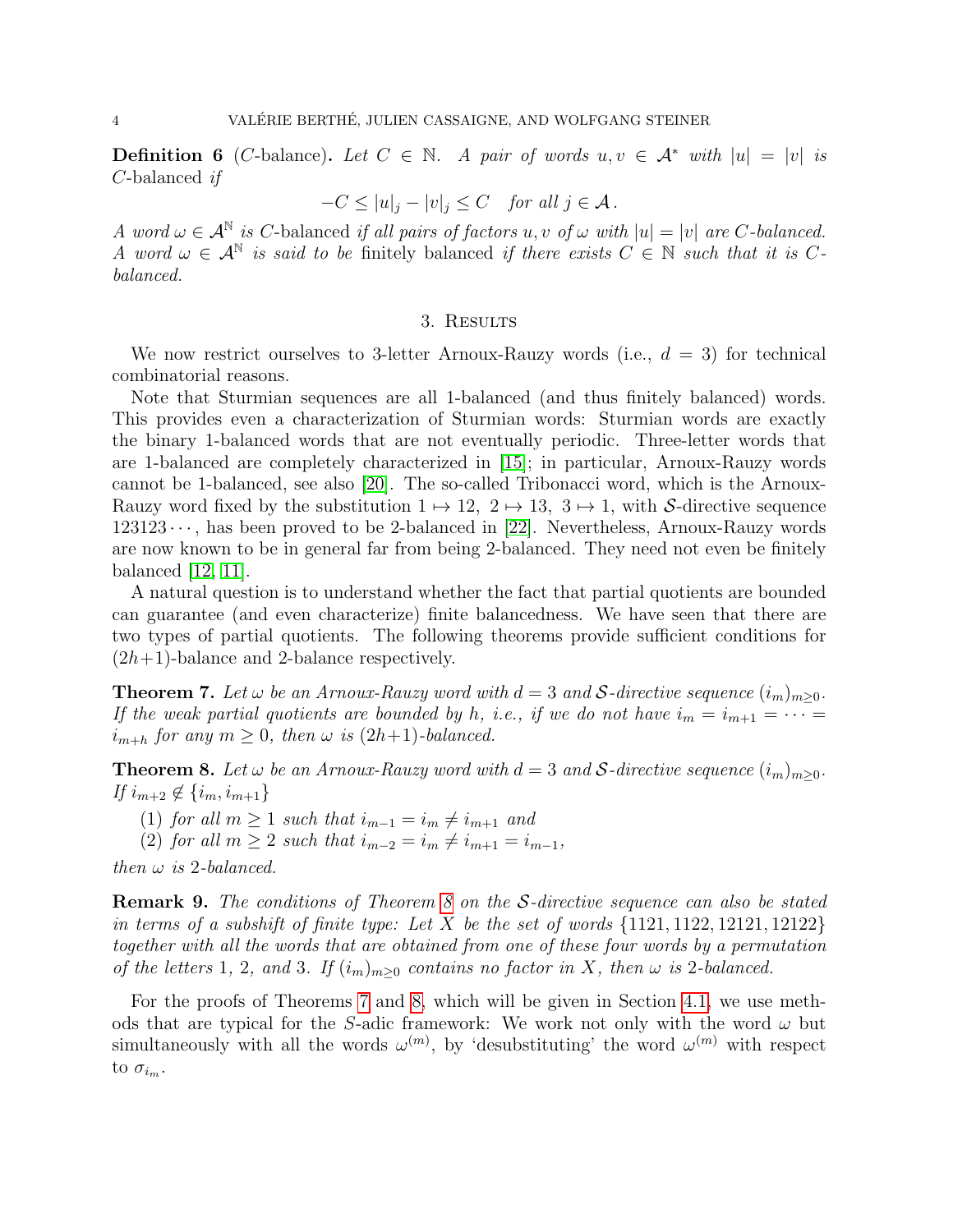Note that Theorem [8](#page-3-3) applies in particular to the Tribonacci word; a generalization of its S-directive sequence  $123123 \cdots$  gives the following balancedness result.

<span id="page-4-0"></span>**Corollary 10.** There exist 2-balanced Arnoux-Rauzy words  $\omega$  with unbounded weak (and thus unbounded strong) partial quotients.

*Proof.* If the S-directive sequence  $(i_m)_{m>0}$  satisfies  $i_0i_1 \cdots = 1^{s_0}231^{s_1}23 \cdots$  for any sequence  $(s_n)_{n>0}$  with  $s_n \geq 1$ , then the assumptions of Theorem [8](#page-3-3) are satisfied. In other words, any Arnoux-Rauzy word with such an S-directive sequence is 2-balanced.  $\Box$ 

The following result, which is proved in Section [4.2,](#page-9-0) can be considered as a partial converse of Theorem [8.](#page-3-3) It shows in particular that no element of the set X defined in Remark [9](#page-3-4) can be omitted: If a word in X is a prefix of an  $S$ -directive sequence, then the corresponding Arnoux-Rauzy word is not 2-balanced. (By symmetry of  $S$ , the statement of Theorem [11](#page-4-1) remains of course true if we apply a permutation of the alphabet  $\mathcal A$  to  $\{1,3\}^*$  1 2<sup>\*</sup> 1 2 $\{1,2\}$ .) This extends a result of [\[12\]](#page-12-14), where it was shown that S-directive sequences starting with 112213 give Arnoux-Rauzy words that are not 2-balanced. For arbitrary C, prefixes preventing C-balancedness are also given in [\[12\]](#page-12-14).

<span id="page-4-1"></span>**Theorem 11.** Let  $\omega$  be an Arnoux-Rauzy word with  $d = 3$  and S-directive sequence  $(i_m)_{m \geq 0}$ starting with a word in  $\{1,3\}^*$  1  $2^*$  1  $2\{1,2\}$ . Then  $\omega$  is not 2-balanced.

Theorem [11](#page-4-1) also shows that Theorem [7](#page-3-1) is optimal for  $h = 1$ : There exist Arnoux-Rauzy words with all weak partial quotients equal to 1 that are not 2-balanced, e.g. those where the S-directive sequence starts with 12121.

While it is possible to exclude C-balancedness by looking at a finite prefix of the  $S$ directive sequence, it was shown in  $[12]$  that one cannot guarantee C-balancedness in this way: For any given imbalance C, for any word  $w \in \{1,2,3\}^*$ , for any infinite S-directive sequence  $(i_m)_{m\geq 0}$ , there exists a word  $w' \in \{1,2,3\}^*$  such that the S-directive sequence  $ww'i_0i_1\cdots$  gives an Arnoux-Rauzy word that is not C-balanced.

Proposition [12](#page-4-2) below gives another evidence that the situation is quite contrasted: It is possible that  $\omega$  is 2-balanced,  $\omega^{(1)}$  is not 2-balanced, and  $\omega^{(m)}$  is again 2-balanced for all  $m \geq 2$ . Thus, the image by an Arnoux-Rauzy substitution of an Arnoux-Rauzy word that is not 2-balanced can be a 2-balanced sequence. In particular, we cannot replace  $\{1,3\}^*$ in Theorem [11](#page-4-1) by the full set of words  $\{1,2,3\}^*$ .

<span id="page-4-2"></span>**Proposition 12.** Let  $\omega$  be an Arnoux-Rauzy word with  $d = 3$  and S-directive sequence  $(i_m)_{m>0}$  starting with 211213 such that the conditions of Theorem [8](#page-3-3) are violated only for  $m = 2$ . Then  $\omega$  is 2-balanced (and  $\omega^{(m)}$  is 2-balanced for all  $m \geq 2$ ), but  $\omega^{(1)}$  is not 2-balanced.

Remark 13. The conditions of Proposition [12](#page-4-2) can be weakened. Indeed, we will use in the proof only that  $(i_m)_{m\geq 0}$  starts with 211213 and that  $\omega^{(m)}$  is 2-balanced for all  $m \in \{2,3,4,6\}$ to show that  $\omega$  is 2-balanced (and  $\omega^{(1)}$  is not 2-balanced).

Summing up, a complete description of 2-balanced Arnoux-Rauzy words on 3 letters in terms of their  $\mathcal S$ -directive sequences seems to be difficult. Note that our proofs strongly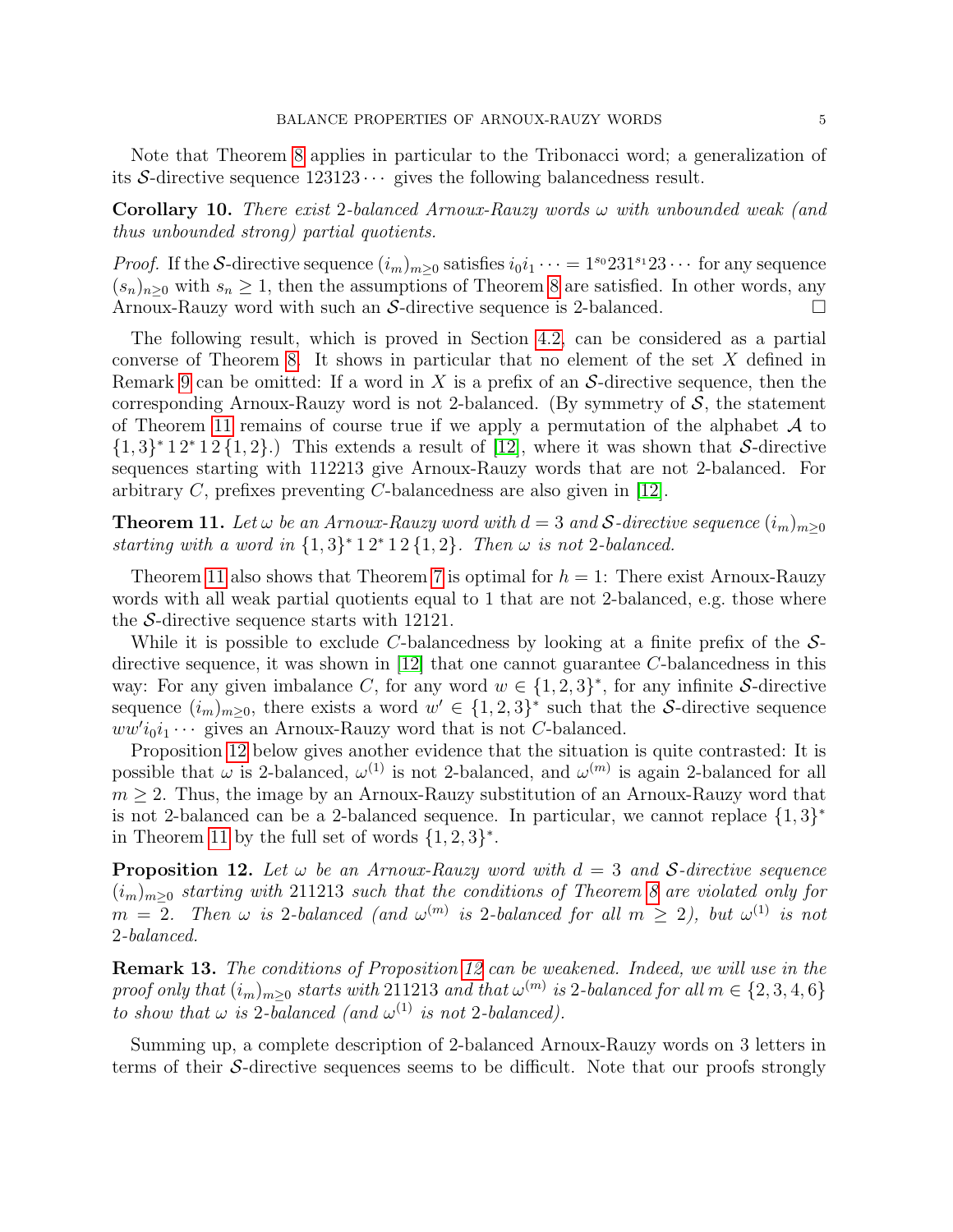rely on the fact that we work with 3-letter alphabets. The case of a larger alphabet is certainly even more intricate.

## <span id="page-5-2"></span>4. Proofs

<span id="page-5-1"></span><span id="page-5-0"></span>4.1. **Balances.** In order to relate balance properties of  $\omega^{(m+1)}$  to the ones of  $\omega^{(m)}$ , we first need the following 'desubstitution' property. For any factor u of  $\omega^{(m)}$ ,  $m \geq 0$ , one easily checks that there exists a unique factor of  $\omega^{(m+1)}$ , denoted by u', that satisfies

(1) 
$$
i_m^{\delta} \sigma_{i_m}(u') = u i_m^{\varepsilon},
$$

where

$$
\delta = \begin{cases} 1 & \text{if } u \text{ starts with } i_m, \\ 0 & \text{otherwise,} \end{cases} \quad \varepsilon = \begin{cases} 0 & \text{if } u \text{ ends with } i_m, \\ 1 & \text{otherwise.} \end{cases}
$$

Note that the definition of  $u'$  depends on m. (More precisely, it depends only on  $i_m$ .) For simplicity, we omit this dependence.

<span id="page-5-3"></span>Example 14. Let  $u = 12131212$ . Assume that  $i_m = 1$ . One has  $\delta = 1$ ,  $\varepsilon = 1$ , and  $u' = 2322$ , with  $1\sigma_1(2322) = u1$ .

We thus introduce the following notation.

**Notation 15.** For a factor u of  $\omega^{(m)}$ ,  $m \geq 0$ , let u' be the unique factor of  $\omega^{(m+1)}$  satisfy-ing [\(1\)](#page-5-2). Recursively, let  $u^{(n)}$  be the factor of  $\omega^{(m+n)}$  given by  $u^{(0)} = u$  and  $u^{(n+1)} = (u^{(n)})'$ ,  $n \geq 0$ .

**Example 16.** We continue Example [14](#page-5-3) with  $u = 12131212$ . We assume that  $i_m = 1$ ,  $i_{m+1} = i_{m+2} = 2$ . One has  $u^{(0)} = u$ ,  $u^{(1)} = u' = 2322$ ,  $u^{(2)} = 32$ , and  $u^{(3)} = 3$ . Indeed,  $1\sigma_1(u^{(1)}) = u^{(0)}1$ ,  $2\sigma_2(u^{(2)}) = u^{(1)}$ , and  $\sigma_2(u^{(3)}) = u^{(2)}$ .

The following lemma provides information on the relations between the length and the number of occurrences of letters in  $u$  and  $u'$ .

<span id="page-5-4"></span>**Lemma 17.** Let u be a factor of  $\omega^{(m)}$ ,  $m \geq 0$ . Then there exists  $\delta_u \in \{-1,0,1\}$  such that

$$
|u'| = |u|_{i_m} + \delta_u,
$$
  
\n
$$
|u'|_j = \begin{cases} |u|_j & \text{if } j \in \mathcal{A} \setminus \{i_m\}, \\ 2|u|_{i_m} - |u| + \delta_u & \text{if } j = i_m. \end{cases}
$$

Furthermore,  $|u'| < |u|$  if  $|u| \geq 2$ , and  $|u'| \in \{0, 1\}$  if  $|u| \in \{0, 1\}$ .

**Example 18.** We continue Example [14](#page-5-3) with  $u = 12131212$ ,  $i_m = 1$  and  $u' = 2322$ . One has  $|u'| = 4 = |u|_1$ , with  $\delta_u = 0$ . Furthermore,  $|u'|_1 = 0 = 2|u|_1 - |u|$ ,  $|u'|_2 = |u|_2$ ,  $|u'|_3 = |u|_3.$ 

*Proof.* By the definition of u', we have  $|u'|_j = |u|_j$  for all  $j \in \mathcal{A} \setminus \{i_m\}$ , and  $|u'| = |u|_{i_m} + \delta_u$ with  $\delta_u = \varepsilon - \delta$ . It follows that  $|u'|_{i_m} = 2 |u|_{i_m} - |u| + \delta_u$ . This ends the proof of the first part of the statement.

If  $|u| = 0$ , then we have  $u' = i_m$ . If  $|u| = |u|_{i_m} \ge 1$ , then we have  $\delta_u = -1$ , thus  $|u'| < |u|$ . Otherwise, if u does not only contain the letter  $i_m$ , we have  $|u'| \leq |u|$ , with  $|u'| = |u|$  if and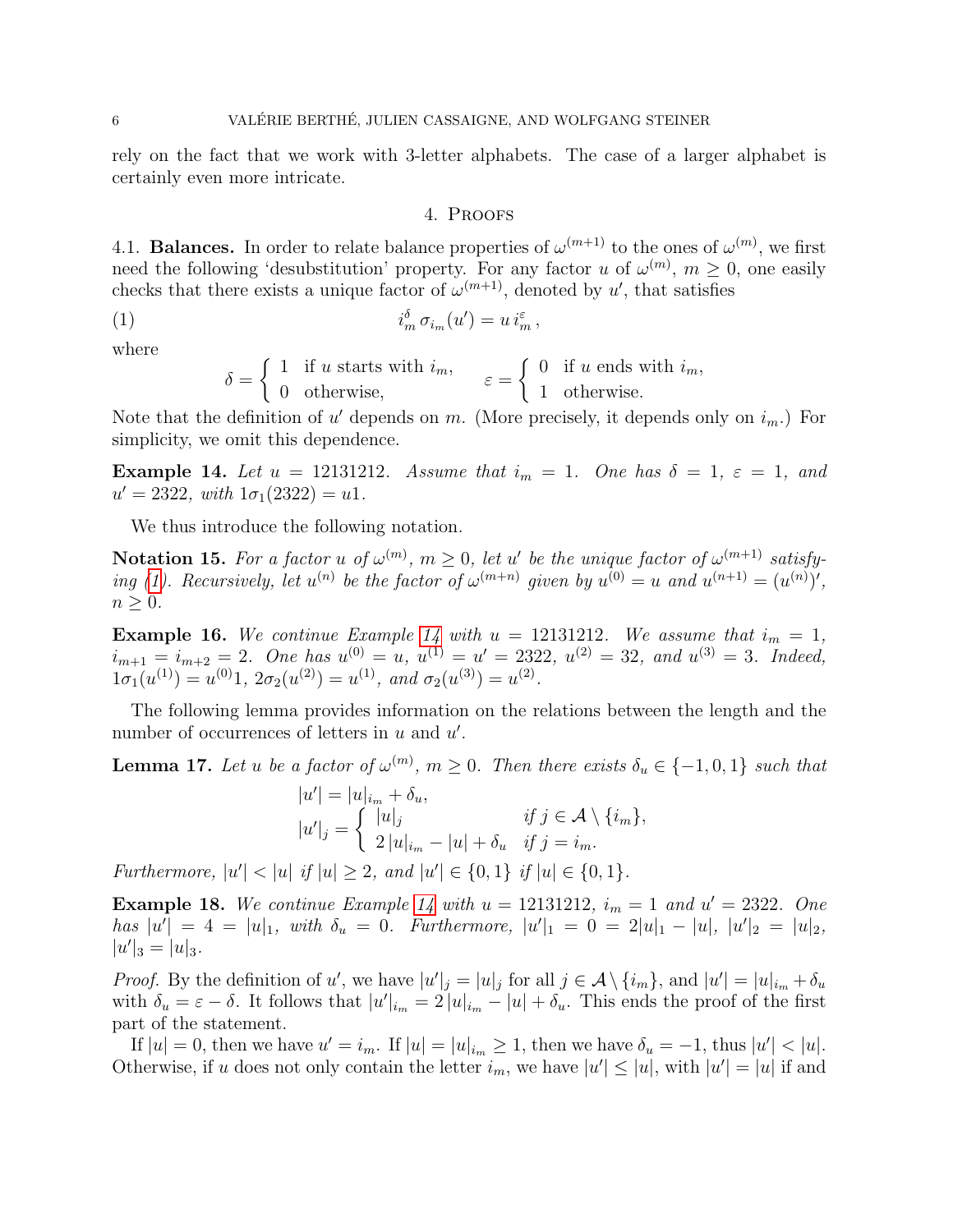only if  $|u|_{i_m} = |u| - 1$ ,  $\delta_u = 1$ . Since  $\delta_u = 1$  means that u does not start or end with  $i_m$ ,  $|u|_{i_m} = |u| - 1$  implies that  $|u| = 1$ .

The following two lemmas allow us to easily exhibit a pair of factors of the same length displaying some imbalances when sufficiently large imbalances occur for factors that are not necessarily of the same length.

<span id="page-6-0"></span>**Lemma 19.** Let  $u, v \in A^*$  and  $j \in A$  such that

 $|u|_j - |v|_j > C + \max(0, |u| - |v|).$ 

Then there exist factors  $\hat{u}$  of u and  $\hat{v}$  of v with  $|\hat{u}| = |\hat{v}| = \min(|u|, |v|)$  and  $|\hat{u}|_i - |\hat{v}|_i > C$ .

*Proof.* We first assume  $|u| \le |v|$ , hence  $|u|_j - |v|_j > C$ . Let  $\hat{u} = u$  and take for  $\hat{v}$  any factor of v with the same length as u (hence  $|\hat{v}| = |\hat{u}|$ ). Then  $|\hat{u}|_j - |\hat{v}|_j \ge |u|_j - |v|_j > C$ .

We now assume  $|u| > |v|$ . Take  $\hat{v} = v$  and any factor  $\hat{u}$  of u with  $|\hat{u}| = |\hat{v}|$ . One has  $|\hat{u}|_j + (|u| - |v|) \ge |u|_j$ . We get  $|\hat{u}|_j - |\hat{v}|_j \ge |u|_j - (|u| - |v|) - |v|_j > C$ .

<span id="page-6-1"></span>**Lemma 20.** Let u, v be factors of  $\sigma_i(w)$  for some  $w \in A^*$  such that  $|u| \ge |v|$  and

$$
|u|_j - |v|_j > C + \left\lceil \frac{|u| - |v|}{2} \right\rceil \quad \text{for some } j \in \mathcal{A} \setminus \{i\} \, .
$$

Then there exist factors  $\hat{u}$  of u and  $\hat{v}$  of v with  $|\hat{u}| = |\hat{v}|$  and  $|\hat{u}|_j - |\hat{v}|_j > C$ .

*Proof.* Let  $\hat{v} = v$  and  $\hat{u}$  be the prefix (or suffix) of u with  $|\hat{u}| = |\hat{v}|$ . Since there are no two consecutive letters j in  $\sigma_i(w)$  and thus in u, we obtain that  $|u|_j \leq |\hat{u}|_j + \lceil \frac{|u| - |v|}{2} \rceil$ . This implies  $|\hat{u}|_j - |\hat{v}|_j \ge |u|_j - \left[\frac{|u|-|v|}{2}\right] - |v|_j > C.$  □

*Proof of Theorem [7.](#page-3-1)* Let  $\omega$  be an Arnoux-Rauzy word with  $d = 3$  and weak partial quotients that are bounded by h. We will prove that not only  $\omega$ , but all  $\omega^{(m)}$  are  $(2h+1)$ balanced. We will work by contradiction and consider a pair of factors of equal length that is not  $(2h+1)$ -balanced. We will furthermore take it with minimal length among all such pairs, and for all sequences  $\omega^{(m)}$ . This minimality assumption will prove to be crucial and provide the desired contradiction.

So, suppose that  $\omega^{(m)}$  is not  $(2h+1)$ -balanced for some  $m \geq 0$ . Let  $u, v$  be a pair of factors of  $\omega^{(m)}$ ,  $m \geq 0$ , with  $|u| = |v|$ , that is not  $(2h+1)$ -balanced. Assume w.l.o.g. that  $|u|$  is minimal, that is, for any  $\ell \geq 0$ , for any pair of factors x, y of  $\omega^{(\ell)}$  with  $|x| = |y| < |u| = |v|$ , and for any letter k, one has  $||x_k - y_k|| \le 2h + 1$ . This implies that  $||u|_j - |v|_j| = 2h + 2$ for some  $j \in \mathcal{A}$ . Moreover, we can assume w.l.o.g. that  $m = 0$  and that

$$
|u|_j - |v|_j = 2h + 2.
$$

We now want to reach a contradiction.

We can easily rule out the case  $j = i_0$ . Indeed, Lemma [17](#page-5-4) gives  $|u'|_{i_0} - |v'|_{i_0} = 2(2h +$  $(2) + \delta_u - \delta_v$  and  $|u'| - |v'| = 2h + 2 + \delta_u - \delta_v$ , thus Lemma [19](#page-6-0) provides in turn factors  $\hat{u}, \hat{v}$  of  $\omega^{(1)}$  with  $|\hat{u}| = |\hat{v}| = |v'|$  that are not  $(2h+1)$ -balanced, with  $|v'| < |v|$  (note that  $|v| = |u| \ge |u|_j = |v|_j + 2h + 2 \ge 2$ , contradicting the minimality of |u|.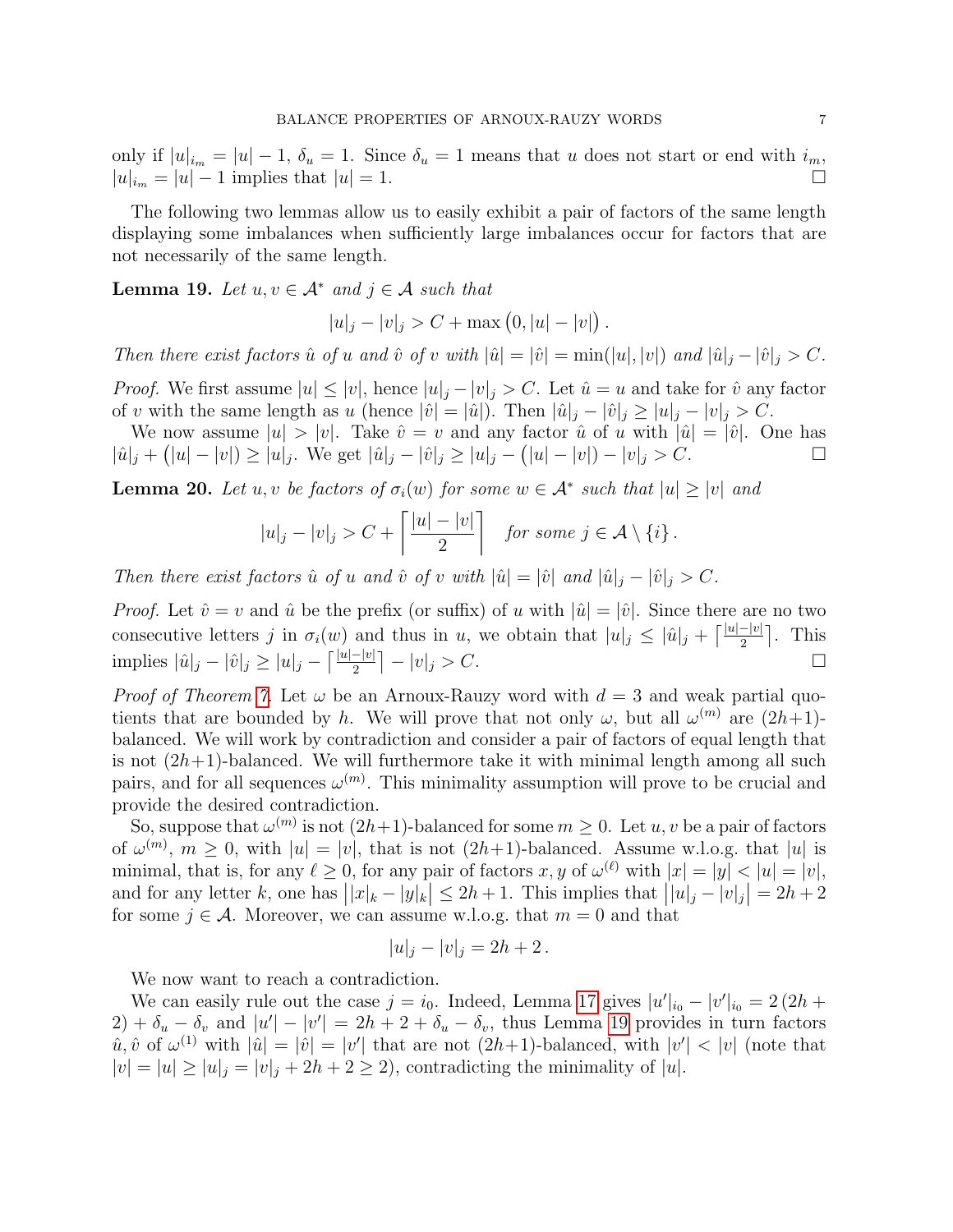Assume from now on that  $j \neq i_0$ , thus  $|u'|_j - |v'|_j = 2h + 2$ . If  $|u'| \leq |v'|$ , then Lemma [19](#page-6-0) gives factors  $\hat{u}, \hat{v}$  of  $\omega^{(1)}$  with  $|\hat{u}| = |\hat{v}| = |v'| < |u|$  and  $|\hat{u}|_j - |\hat{v}|_j \geq 2h + 2$ , contradicting again the minimality of |u|. Therefore, we must have  $|u'| > |v'|$ . By Lemma [17,](#page-5-4) this implies in particular that  $|u|_{i_0} - |v|_{i_0} \geq -1$ . The equality  $|u| = |v|$  then gives that  $|u|_k - |v|_k \leq$  $-2h-1$  for the remaining third letter  $k \in \mathcal{A} \setminus \{i_0, j\}.$ 

Observe that we also have  $|u|_k - |v|_k \ge -2h - 1$ . For if  $|u|_k - |v|_k \le -2h - 2$ , then by Lemma [17](#page-5-4) one has  $|u'|_k - |v'|_k \leq -2h-2$ , and Lemma [19](#page-6-0) together with the fact that  $|u'| > |v'|$  gives factors  $\hat{u}, \hat{v}$  of  $\omega^{(1)}$  with  $|\hat{u}| = |\hat{v}| = |v'| < |u|$  and  $|\hat{v}|_k - |\hat{u}|_k \geq 2h + 2$ , contradicting the minimality of  $|u|$ . Thus we obtain that

$$
|u|_{i_0} - |v|_{i_0} = -1
$$
,  $|u|_j - |v|_j = 2h + 2$ ,  $|u|_k - |v|_k = -2h - 1$ ,

with  $\mathcal{A} = \{i_0, j, k\}.$ 

Let  $n \geq 1$  be such that  $i_0 = i_1 = \cdots = i_{n-1} \neq i_n$ . Then

$$
|u^{(\ell)}|_j - |v^{(\ell)}|_j = 2h + 2
$$
 and  $|u^{(\ell)}|_k - |v^{(\ell)}|_k = -2h - 1$  for  $0 \le \ell \le n$ .

Therefore, the above arguments showing that  $|u'| > |v'|$  now show that  $|u^{(\ell+1)}| > |v^{(\ell+1)}|$ for  $0 \leq \ell < n$  (note that  $|u^{(\ell)}| \leq |u|$  by Lemma [17\)](#page-5-4).

For  $1 \leq \ell < n$ , we do not have  $|u^{(\ell)}|_{i_0} - |v^{(\ell)}|_{i_0} = -1$ . Nevertheless, we calculate

<span id="page-7-0"></span>
$$
|u^{(\ell+1)}| - |v^{(\ell+1)}| \le |u^{(\ell)}|_{i_0} - |v^{(\ell)}|_{i_0} + 2 = |u^{(\ell)}| - |v^{(\ell)}| + 1
$$

for  $0 \leq \ell < n$ . By the assumption of the theorem, we have  $n \leq h$ , thus

(2) 
$$
1 \le |u^{(n)}| - |v^{(n)}| \le n \le h.
$$

We cannot have  $i_n = k$ , since this would imply  $|u^{(n+1)}| - |v^{(n+1)}| \leq -2h + 1 < 0$  and  $|u^{(n+1)}|_j - |v^{(n+1)}|_j = 2h+2$ , hence the existence of factors  $\hat{u}, \hat{v}$  of  $\omega^{(n+1)}$  with  $|\hat{u}| = |\hat{v}| < |u|$ and  $|\hat{u}|_j - |\hat{v}|_j \geq 2h + 2$  by Lemma [19.](#page-6-0)

Since  $i_n \neq k$ , we have  $i_0 = i_1 = \cdots = i_{n-1} \neq i_n = j$ . Then, by Lemma [17,](#page-5-4)

$$
|u^{(n+1)}| - |v^{(n+1)}| \ge 2h.
$$

Let  $r \geq 1$  be such that  $i_n = i_{n+1} = \cdots = i_{n+r-1} \neq i_{n+r}$ . According to Lemma [17,](#page-5-4)  $|u^{(\ell)}|_k = |u^{(n)}|_k, |v^{(\ell)}|_k = |v^{(n)}|_k$ , and similarly  $|u^{(\ell)}|_{i_0} = |u^{(n)}|_{i_0}, |v^{(\ell)}|_{i_0} = |v^{(n)}|_{i_0}$ , for  $n \leq \ell \leq n + r$ . We thus deduce from these equalities and from [\(2\)](#page-7-0) that

$$
|u^{(\ell)}|_j - |v^{(\ell)}|_j - (|u^{(\ell)}| - |v^{(\ell)}|) = |u^{(n)}|_j - |v^{(n)}|_j - (|u^{(n)}| - |v^{(n)}|) \ge h + 2
$$

for  $n \leq \ell \leq n + r$ , and then, from Lemma [17,](#page-5-4) that

$$
|u^{(\ell+1)}| - |v^{(\ell+1)}| \ge |u^{(\ell)}|_j - |v^{(\ell)}|_j - 2 \ge |u^{(\ell)}| - |v^{(\ell)}| + h
$$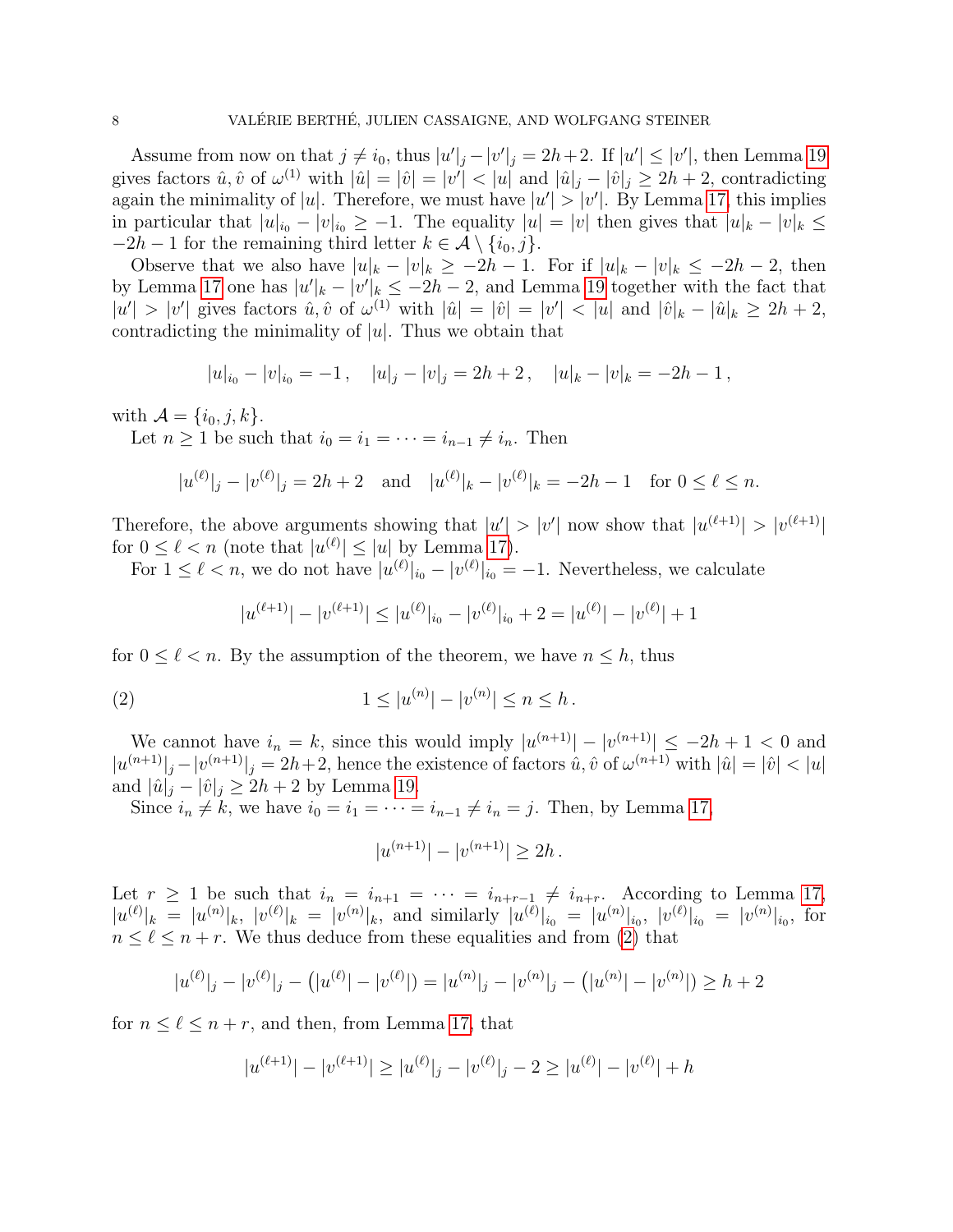for  $n \leq \ell < n+r$ , in particular  $|u^{(n+r)}| - |v^{(n+r)}| \geq |u^{(n+1)}| - |v^{(n+1)}|$ . This implies

$$
|u^{(n+r)}|_j - |v^{(n+r)}|_j - \left[\frac{|u^{(n+r)}| - |v^{(n+r)}|}{2}\right]
$$
  
=  $|u^{(n+r)}|_j - |v^{(n+r)}|_j - (|u^{(n+r)}| - |v^{(n+r)}|) + \left[\frac{|u^{(n+r)}| - |v^{(n+r)}|}{2}\right]$   
 $\geq h + 2 + \left[\frac{|u^{(n+1)}| - |v^{(n+1)}|}{2}\right] \geq 2h + 2.$ 

Now, Lemma [20](#page-6-1) provides factors  $\hat{u}, \hat{v}$  of  $\omega^{(n+r)}$  with  $|\hat{u}| = |\hat{v}| = |v^{(n+r)}|$  and  $|\hat{u}|_j - |\hat{v}|_j \ge$  $2h+2$ . Since  $|v^{(n+r)}| < |v|$  by Lemma [17,](#page-5-4) we have obtained a contradiction to the minimality of |u| in the last remaining case as well. Therefore,  $\omega$  is  $(2h+1)$ -balanced if the weak partial quotients are bounded by  $h$ .

*Proof of Theorem [8.](#page-3-3)* Similarly to the proof of Theorem [7,](#page-3-1) suppose that  $\omega^{(m)}$  is not 2balanced for some  $m \geq 0$ . Let  $u, v$  be factors of  $\omega^{(m)}$ ,  $m \geq 0$ , with minimal length  $|u| = |v|$ such that  $|u|_j - |v|_j = 3$  for some  $j \in \mathcal{A}$ , and assume w.l.o.g.  $m = 0$ .

The proof of Theorem [7](#page-3-1) shows that we must have

$$
|u|_{i_0} - |v|_{i_0} = -1
$$
,  $|u|_j - |v|_j = 3$ ,  $|u|_k - |v|_k = -2$ ,

with  $\mathcal{A} = \{i_0, j, k\}$ , and

$$
|u^{(n)}|_{j} - |v^{(n)}|_{j} = 3, \quad |u^{(n)}|_{k} - |v^{(n)}|_{k} = -2, \quad 1 \le |u^{(n)}| - |v^{(n)}| \le n,
$$

for  $n \geq 1$  satisfying  $i_0 = i_1 = \cdots = i_{n-1} \neq i_n$ . Moreover, we must have  $i_n = j$ , thus

$$
|u^{(n+1)}|_{k} - |v^{(n+1)}|_{k} = -2, \quad |u^{(n+1)}| - |v^{(n+1)}| \ge |u^{(n)}|_{j} - |v^{(n)}|_{j} - 2 = 1.
$$

By assumption (1) of the theorem, we have either  $n \geq 2$  and  $i_{n+1} = k$ , or  $n = 1$ . If  $i_{n+1} = k$  (which holds in particular if  $n \geq 2$ ), then Lemma [17](#page-5-4) gives

<span id="page-8-0"></span>(3) 
$$
|v^{(n+2)}|_{k} - |u^{(n+2)}|_{k} - (|v^{(n+2)}| - |u^{(n+2)}|)
$$

$$
= |v^{(n+1)}|_{k} - |u^{(n+1)}|_{k} - (|v^{(n+1)}| - |u^{(n+1)}|) \ge 3
$$

and  $|v^{(n+2)}|_k \geq |u^{(n+2)}|_k$ . Thus Lemma [19](#page-6-0) provides factors  $\hat{u}, \hat{v}$  of  $\omega^{(n+2)}$  with  $|\hat{u}| = |\hat{v}| =$  $|u^{(n+2)}|$  and  $|\hat{v}|_k - |\hat{u}|_k \geq 3$ . As  $|u^{(n+2)}| < |u|$  by Lemma [17,](#page-5-4) this contradicts the minimality of  $|u|$ .

It remains to consider the case  $n = 1$ ,  $i_2 \neq k$ . We have seen above that  $n = 1$  means that  $i_1 = j$ ,  $|u^{(1)}|_j - |v^{(1)}|_j = 3$ ,  $|u^{(1)}|_k - |v^{(1)}|_k = -2$ , and  $|u^{(1)}| - |v^{(1)}| = 1$ . Let  $r \ge 1$  be such that  $j = i_1 = i_2 = \cdots = i_r \neq i_{r+1}$ . Similarly to the proof of Theorem [7,](#page-3-1) we get

$$
|u^{(\ell)}|_j - |v^{(\ell)}|_j - (|u^{(\ell)}| - |v^{(\ell)}|) = |u^{(1)}|_j - |v^{(1)}|_j - (|u^{(1)}| - |v^{(1)}|) = 2
$$

for  $1 \leq \ell \leq r + 1$ , hence

$$
|u^{(\ell+1)}| - |v^{(\ell+1)}| \ge |u^{(\ell)}|_j - |v^{(\ell)}|_j - 2 = |u^{(\ell)}| - |v^{(\ell)}|
$$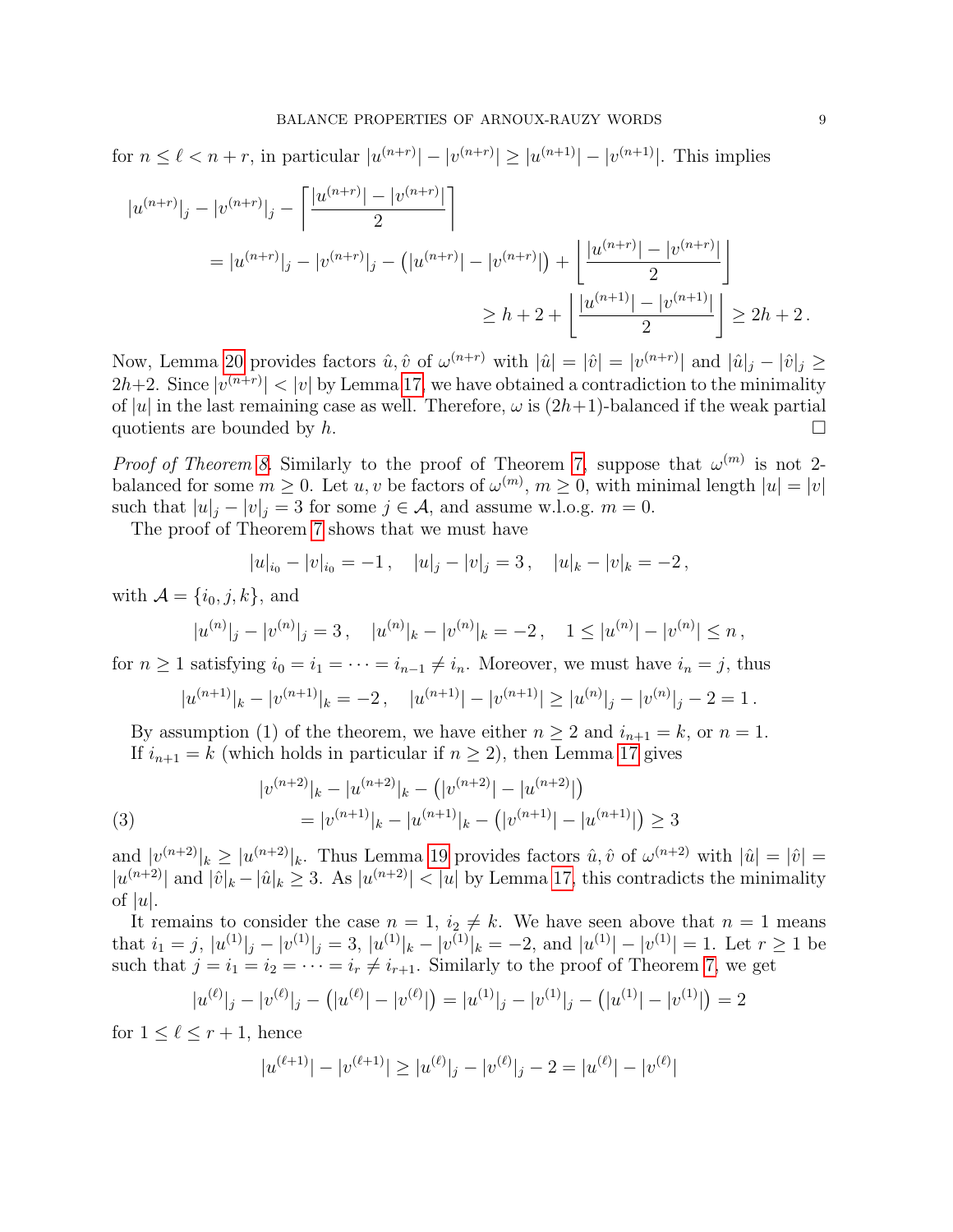for  $1 \leq \ell \leq r$ , thus

$$
|u^{(r+1)}| - |v^{(r+1)}| \ge 1, \quad |u^{(r+1)}|_j - |v^{(r+1)}|_j \ge 3, \quad |u^{(r+1)}|_k - |v^{(r+1)}|_k = -2.
$$

We cannot have  $i_{r+1} = k$ . Indeed, we would have  $|u^{(r+2)}|_j - |v^{(r+2)}|_j \geq 3$  and  $|u^{(r+2)}| \leq$  $|v^{(r+2)}|$  by Lemma [17,](#page-5-4) contradicting the minimality of |u| by Lemma [19.](#page-6-0)

We thus have  $i_{r+1} = i_0$ , hence  $|u^{(r+2)}|_j - |v^{(r+2)}|_j \geq 3$  and  $|u^{(r+2)}|_k - |v^{(r+2)}|_k = -2$  by Lemma [17.](#page-5-4) Similarly to the preceding paragraph, we exclude  $i_{r+2} = k$ . Then assumption (1) of the theorem forces  $r = 1$ . Let now  $s \ge 1$  be such that  $(i_0 =) i_2 = i_3 = \cdots = i_{s+1} \ne$  $i_{s+2}$ . Again, Lemma [17](#page-5-4) gives  $|u^{(s+2)}|_j - |v^{(s+2)}|_j \geq 3$  and  $|u^{(s+2)}|_k - |v^{(s+2)}|_k = -2$ , and we can exclude  $i_{s+2} = k$ , i.e., we have  $i_{s+2} = j$ . By Lemma [17,](#page-5-4) we have

$$
|u^{(s+3)}| - |v^{(s+3)}| \ge |u^{(s+2)}| - |v^{(s+2)}| - 2 \ge 1, \quad |u^{(s+3)}| - |v^{(s+3)}| = -2.
$$

Since  $i_0 = i_s = i_{s+1} \neq i_{s+2} = j$  in case  $s \geq 2$ , and  $i_0 = i_2 \neq i_3 = i_1 = j$  in case  $s = 1$ , the assumptions of the theorem force now  $i_{s+3} = k$ . Replacing n by  $s+2$  in [\(3\)](#page-8-0) and the subsequent lines, we get factors  $\hat{u}, \hat{v}$  of  $\omega^{(s+4)}$  with  $|\hat{u}| = |\hat{v}| = |u^{(s+4)}| < |u|$  and  $|\hat{v}|_k - |\hat{u}|_k > 3$ , providing the desired contradiction to the minimality of  $|u|$ .

<span id="page-9-0"></span>4.2. Imbalances. In order to prove Theorem [11](#page-4-1) and Proposition [12,](#page-4-2) we first need a lemma that allows us to exhibit pairs of factors in  $\omega^{(m)}$  having prescribed differences of Parikh vectors, with the *Parikh vector* associated with the word w being defined as  $(|w|_1, |w|_2, |w|_3)$ .

<span id="page-9-1"></span>**Lemma 21.** Let u, v be factors of  $\omega^{(m+1)}$ ,  $m \geq 0$ . Then, for any  $\delta \in \{0, \pm 1, \pm 2\}$ , there exist factors  $\hat{u}, \hat{v}$  of  $\omega^{(m)}$  such that

$$
|\hat{u}|_{i_m} - |\hat{v}|_{i_m} = |u| - |v| + \delta, \quad |\hat{u}|_j - |\hat{v}|_j = |u|_j - |v|_j \text{ for all } j \in \mathcal{A} \setminus \{i_m\}.
$$

*Proof.* Clearly,  $\sigma_{i_m}(u)$  and  $\sigma_{i_m}(v)$  are factors of  $\omega^{(m)}$ , with

$$
|\sigma_{i_m}(u)|_{i_m} - |\sigma_{i_m}(v)|_{i_m} = |u| - |v|, |\sigma_{i_m}(u)|_j - |\sigma_{i_m}(v)|_j = |u|_j - |v|_j \text{ for } j \in \mathcal{A} \setminus \{i_m\}.
$$

Since  $\sigma_{i_m}(u)$  and  $\sigma_{i_m}(v)$  end with  $i_m$ , and  $i_m \sigma_{i_m}(u)$  and  $i_m \sigma_{i_m}(v)$  are factors of  $\omega^{(m)}$ , we obtain every  $\delta \in {\pm 1, \pm 2}$  by removing  $i_m$  at the end of  $\sigma_{i_m}(u)$  and/or  $\sigma_{i_m}(v)$  and/or appending  $i_m$  in front of  $\sigma_{i_m}(u)$  and/or  $\sigma_{i_m}(v)$ .

*Proof of Theorem [11.](#page-4-1)* We first prove that  $\omega^{(m)}$  contains factors u, v whose difference of Parikh vectors  $(|u|_1 - |v|_1, |u|_2 - |v|_2, |u|_3 - |v|_3)$  is  $(1, 2, -2)$  or  $(-1, 2, -2)$ . Starting from such a pair  $(u, v)$  and applying the substitution corresponding to any given word in  $\{1,3\}^*$  1 2<sup>\*</sup> 1 2  $\{1,2\}$ , we will then exhibit an imbalance of 3 in  $\omega$ .

By Theorem [2,](#page-2-0) the sequence  $(i_m)_{m>0}$  contains infinitely many occurrences of 1, 2, and 3 respectively. Therefore, for any  $m \geq 0$ ,  $i_m i_{m+1} \cdots$  starts with a word in 1<sup>\*</sup> 2  $\mathcal{A}^*$  3  $\mathcal{A}^*$  3 or  $1^* 3 \mathcal{A}^* 3 \mathcal{A}^* 2 \mathcal{A}^* 2$ .

Assume first  $i_m \cdots i_{m+3} = 2233$ . Starting with the factor  $u = 1$  of  $\omega^{(m+4)}$  and v the empty word, and successively applying Lemma [21,](#page-9-1) we obtain the following chain of vectors  $(|\hat{u}|_1 - |\hat{v}|_1, |\hat{u}|_2 - |\hat{v}|_2, |\hat{u}|_3 - |\hat{v}|_3$  for factors  $\hat{u}, \hat{v}$  of  $\omega^{(n)}, m+4 \ge n \ge m$ :

$$
\begin{pmatrix} 1 \\ 0 \\ 0 \end{pmatrix} \xrightarrow{\sigma_3} \begin{pmatrix} 1 \\ 0 \\ -1 \end{pmatrix} \xrightarrow{\sigma_3} \begin{pmatrix} 1 \\ 0 \\ -2 \end{pmatrix} \xrightarrow{\sigma_2} \begin{pmatrix} 1 \\ 1 \\ -2 \end{pmatrix} \xrightarrow{\sigma_2} \begin{pmatrix} 1 \\ 2 \\ -2 \end{pmatrix}.
$$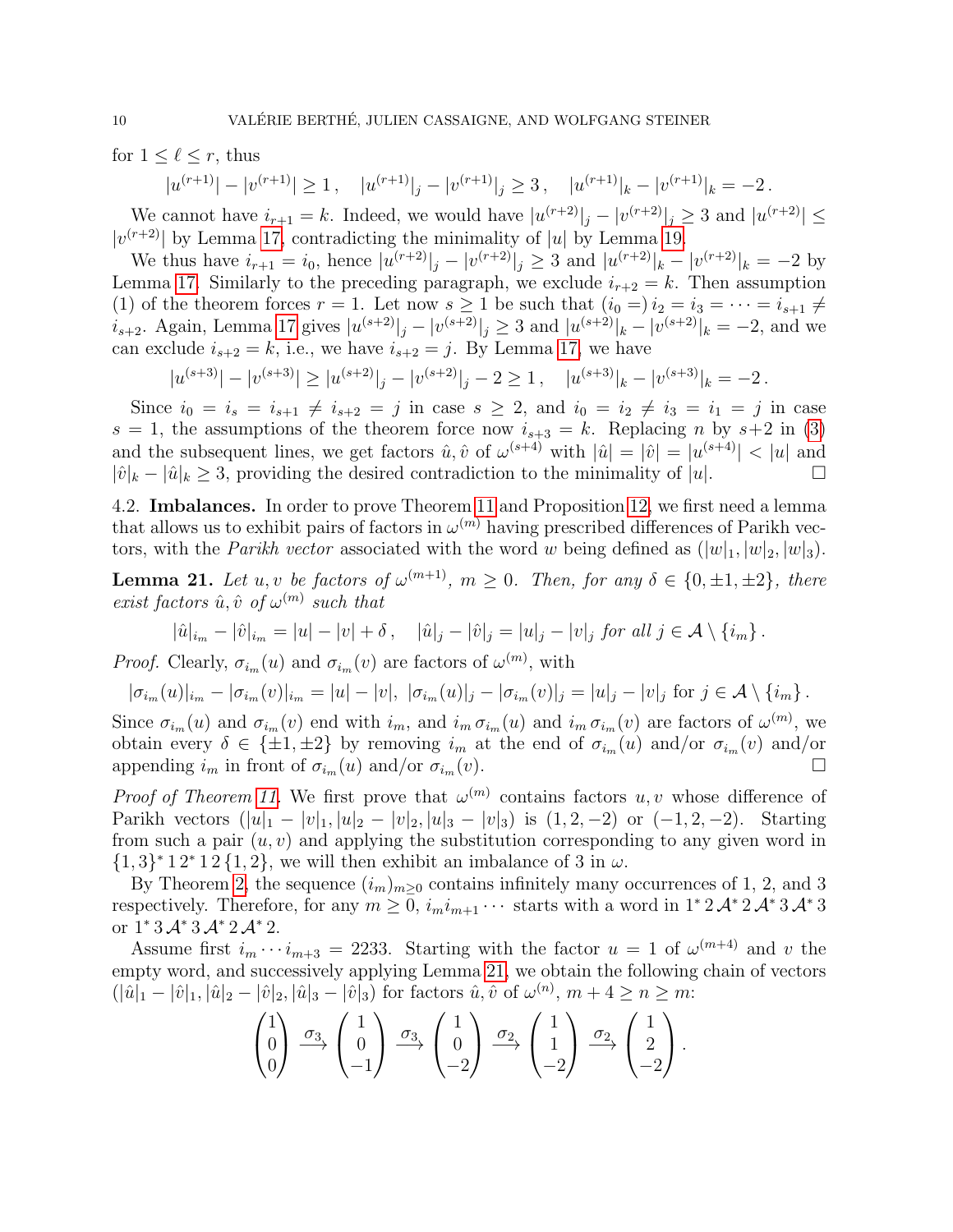We can insert between the terms of this chain some substitutions that will not alter the difference vectors that have been created. Indeed, except for the last vector, any of these vectors is the image of itself by any substitution  $\sigma_j$ ,  $j \in \mathcal{A}$ , and some  $\delta \in \{0, \pm 1, \pm 2\}$  as in Lemma [21.](#page-9-1) More precisely, if  $(u, v)$  are factors of  $\omega^{(n+1)}$  satisfying  $(|u|_1 - |v|_1, |u|_2 |v_2|, |u_3 - v_3| = (1, 0, -1)$ , then whatever the value of  $i_n$ , there exist factors  $\hat{u}, \hat{v}$  of  $\omega^{(n)}$ with the same difference vector  $(1, 0, -1)$ . The same holds for the vectors  $(1, 0, -2)$  and  $(1, 1, -2)$ , while the last vector  $(1, 2, -2)$  is stabilized only by  $\sigma_1$  and  $\sigma_2$ . Therefore, if  $i_m i_{m+1} \cdots$  starts with a word in 1<sup>\*</sup> 2 $\mathcal{A}^*$  3 $\mathcal{A}^*$  3, then  $\omega^{(m)}$  contains factors  $u, v$  with  $(|u|_1 - |v|_1, |u|_2 - |v|_2, |u|_3 - |v|_3) = (1, 2, -2).$ 

Symmetrically, if  $i_m i_{m+1} \cdots$  starts with a word in 1<sup>\*</sup> 3  $\mathcal{A}^*$  3  $\mathcal{A}^*$  2, then the chain

$$
\begin{pmatrix} -1 \\ 0 \\ 0 \end{pmatrix} \xrightarrow{\sigma_2} \begin{pmatrix} -1 \\ 1 \\ 0 \end{pmatrix} \xrightarrow{\sigma_2} \begin{pmatrix} -1 \\ 2 \\ 0 \end{pmatrix} \xrightarrow{\sigma_3} \begin{pmatrix} -1 \\ 2 \\ -1 \end{pmatrix} \xrightarrow{\sigma_3} \begin{pmatrix} -1 \\ 2 \\ -2 \end{pmatrix}
$$

gives factors  $u, v$  of  $\omega^{(m)}$  with  $(|u|_1 - |v|_1, |u|_2 - |v|_2, |u|_3 - |v|_3) = (-1, 2, -2)$ . This finishes our first step.

Starting with factors  $u, v \in \omega^{(m)}$  such that  $(|u|_1 - |v|_1, |u|_2 - |v|_2, |u|_3 - |v|_3) = (\pm 1, 2, -2),$ we now use the chain

$$
\begin{pmatrix} \pm 1 \\ 2 \\ -2 \end{pmatrix} \xrightarrow{\sigma_1} \begin{pmatrix} 1 \\ 2 \\ -2 \end{pmatrix} \xrightarrow{\sigma_2} \begin{pmatrix} 1 \\ 3 \\ -2 \end{pmatrix} \xrightarrow{\sigma_1} \begin{pmatrix} 0 \\ 3 \\ -2 \end{pmatrix} \xrightarrow{\sigma_1} \begin{pmatrix} -1 \\ 3 \\ -2 \end{pmatrix}.
$$

Here,  $(0, 3, -2)$  is fixed by  $\sigma_2$  (with  $\delta = 2$ );  $(-1, 3, -2)$  is fixed by  $\sigma_1$  (with  $\delta = -1$ ) and by  $\sigma_3$  (with  $\delta = -2$ ), i.e., this chain can be used for any word in  $\{1,3\}^*12^*121$ . When  $(|u|_1 - |v|_1, |u|_2 - |v|_2, |u|_3 - |v|_3) = (1, 2, -2)$ , then the first transition is of course not needed and we can use the rest of the chain for any word in  $\{1,3\}^*12^*12$ .

We have thus shown that, if  $i_0 i_1 i_2 \cdots$  starts with a word in  $\{1,3\}^* 1 2^* 1 2 1$ , then  $\omega$ contains factors u, v such that  $(|u|_1 - |v|_1, |u|_2 - |v|_2, |u|_3 - |v|_3) = (1, 3, -2)$ , which implies that  $\omega$  is not 2-balanced. If a prefix of  $i_0 i_1 i_2 \cdots$  is in  $\{1,3\}^* 1 2^* 1 2 2$ , then we get the same result, as  $i_0 i_1 i_2 \cdots$  starts now with a word in  $\{1,3\}^* 1 2^* 1 2$  followed by an element of  $2 \mathcal{A}^* 2 \mathcal{A}^* 3 \mathcal{A}^* 3$ . □

*Proof of Proposition [12.](#page-4-2)* Let  $\omega$  satisfy the conditions of the proposition. Since the condi-tions of Theorem [8](#page-3-3) are violated only for  $m = 2$ , the Arnoux-Rauzy words  $\omega^{(m)}$ ,  $m \geq 2$ , satisfy all conditions of Theorem [8](#page-3-3) and are thus 2-balanced. By Theorem [11,](#page-4-1)  $\omega^{(1)}$  is not 2-balanced.

The proof of the 2-balancedness of  $\omega$  will be similar to the proofs of Theorems [7](#page-3-1) and [8:](#page-3-3) Supposing that  $\omega$  contains a pair of factors that are 2-unbalanced, we construct from this pair a 2-unbalanced pair of factors of  $\omega^{(m)}$ . The only difference is that we require now  $m \geq 2$ .

We first show that  $\omega^{(1)}$  has no factors u, v with  $|u| = |v|$  and  $|u|_1 - |v|_1 = 3$  or  $|u|_3 - |v|_3 =$ 3. To this end, recall that the S-directive sequence of  $\omega^{(1)}$  starts with 112. The proof of Theorem [7](#page-3-1) (see also the proof of Theorem [8\)](#page-3-3) shows that if  $\omega^{(1)}$  had factors  $u, v$  with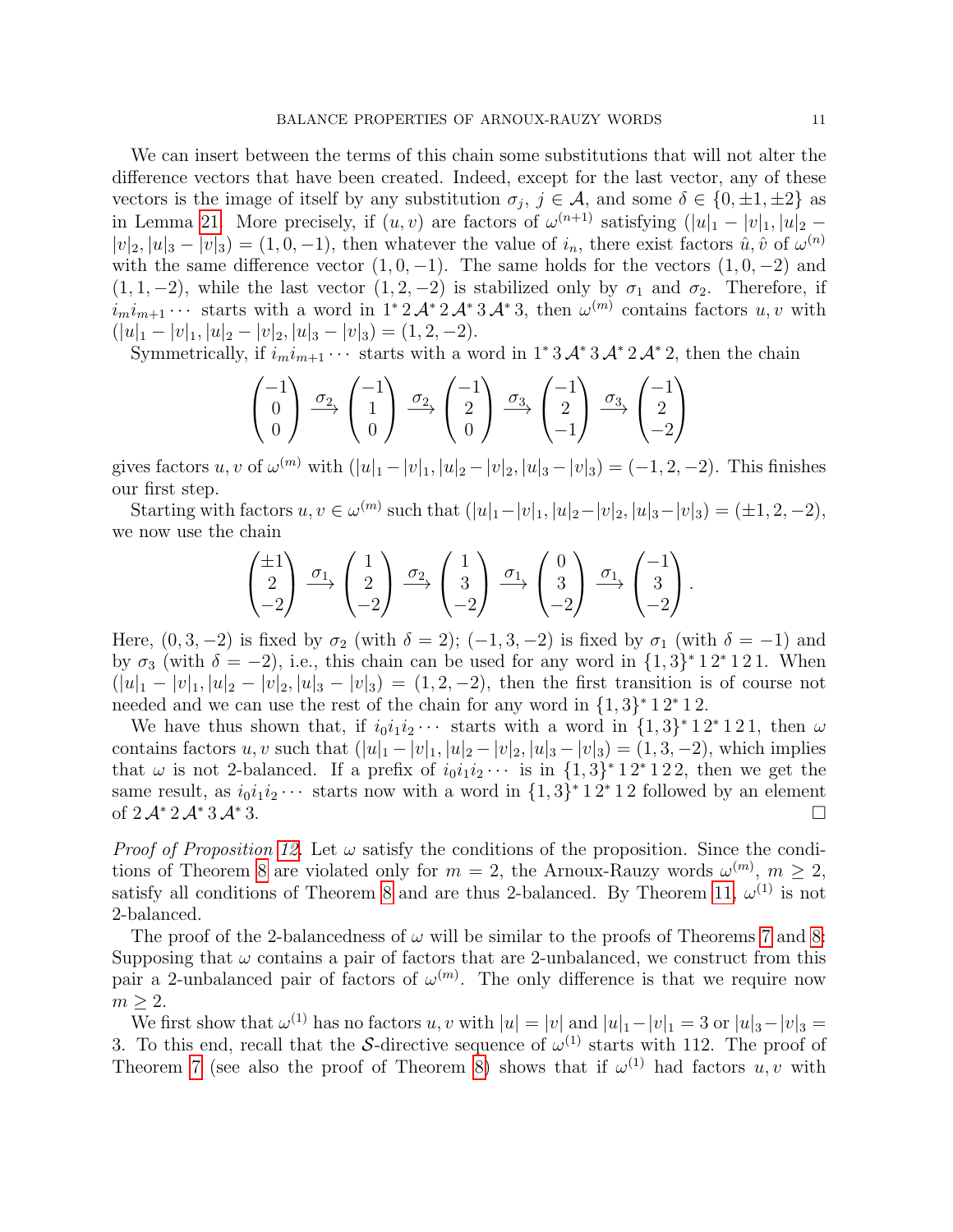$|u| = |v|$  and  $|u|_1 - |v|_1 = 3$ , then the same would be true for  $\omega^{(2)}$ , contradicting that  $\omega^{(2)}$  is 2-balanced. We also see from the proof of Theorem [7](#page-3-1) that the existence of factors  $u, v$  of  $\omega^{(1)}$ with  $|u| = |v|$  and  $|u|_3 - |v|_3 = 3$  contradicts that  $\omega^{(m)}$  is 2-balanced for all  $m \in \{2, 3, 4\}.$ 

Now suppose that  $\omega$  is not 2-balanced, i.e., there exist factors  $u, v$  of  $\omega$  with  $|u| = |v|$ and  $|u|_j - |v|_j = 3$  for some  $j \in \mathcal{A}$ . Recall that  $i_0 i_1 \cdots i_5 = 211213$ .

Assume first  $j = 3$ . By Lemma [17,](#page-5-4) we have  $|u^{(2)}|_3 - |v^{(2)}|_3 = |u^{(1)}|_3 - |v^{(1)}|_3 = 3$ ,  $|u^{(1)}| - |v^{(1)}| \le |u|_2 - |v|_2 + 2$ , and  $|u^{(2)}| - |v^{(2)}| \le |u^{(1)}|_1 - |v^{(1)}|_1 + 2 = |u|_1 - |v|_1 + 2$ . Since  $|u| = |v|$  and  $|u|_3 - |v|_3 = 3$ , we have either  $|u|_1 - |v|_1 \le -2$  or  $|u|_2 - |v|_2 \le -2$ , thus  $|u^{(2)}| \leq |v^{(2)}|$  or  $|u^{(1)}| \leq |v^{(1)}|$ . By Lemma [19,](#page-6-0) this contradicts that  $\omega^{(2)}$  is 2-balanced or that imbalances of size 3 do not occur in  $\omega^{(1)}$  for the letter 3.

Assume now  $j = 2$ . We deduce from Lemma [17](#page-5-4) that  $|u^{(1)}|_2 - |v^{(1)}|_2 \ge 4$ ,  $|u^{(1)}| - |v^{(1)}| \ge 1$ . In the last paragraph we have seen that  $|u|_3 - |v|_3 \leq -3$  is impossible. This implies  $|u|_1 - |v|_1 \leq -1$ , hence  $|u^{(1)}|_1 - |v^{(1)}|_1 \leq -1$  by Lemma [17.](#page-5-4) Now we obtain by Lemma [17](#page-5-4) that  $|u^{(2)}| - |v^{(2)}| \le 1$  and  $|u^{(2)}|_2 - |v^{(2)}|_2 \ge 4$ , which by Lemma [19](#page-6-0) contradicts the 2balancedness of  $\omega^{(2)}$ .

Finally, assume  $j = 1$ . Then Lemma [17](#page-5-4) provides  $|u^{(1)}|_1 - |v^{(1)}|_1 = 3$ . We cannot have  $|u^{(1)}| \leq |v^{(1)}|$ , as this contradicts by Lemma [19](#page-6-0) that imbalances of size 3 do not occur in  $\omega^{(1)}$  for the letter 1. Therefore, we must have  $|u|_2 - |v|_2 \ge -1$  by Lemma [17.](#page-5-4) As  $|u|_3 - |v|_3 \leq -3$  is impossible, we get

$$
|u|_1 - |v|_1 = 3
$$
,  $|u|_2 - |v|_2 = -1$ ,  $|u|_3 - |v|_3 = -2$ ,

Using that  $|u^{(1)}| > |v^{(1)}|$ , Lemma [17](#page-5-4) gives

$$
|u^{(1)}|_1 - |v^{(1)}|_1 = 3
$$
,  $|u^{(1)}|_2 - |v^{(1)}|_2 = 0$ ,  $|u^{(1)}|_3 - |v^{(1)}|_3 = -2$ .

As  $i_1 = i_2 = 1$ ,  $i_3 = 2$ , further applications of Lemma [17](#page-5-4) give

$$
|u^{(4)}|_1 - |v^{(4)}|_1 = |u^{(3)}|_1 - |v^{(3)}|_1 \ge 2(|u^{(2)}|_1 - |v^{(2)}|_1) - (|u^{(2)}| - |v^{(2)}|) - 2
$$
  
= 
$$
|u^{(2)}|_1 - |v^{(2)}|_1 + |u^{(1)}|_1 - |v^{(1)}|_1 - (|u^{(1)}| - |v^{(1)}|) - 2 = |u^{(2)}|_1 - |v^{(2)}|_1 \ge 3
$$

and, with  $i_4 = 1$ ,

$$
|u^{(5)}| - |v^{(5)}| \ge 1
$$
,  $|u^{(5)}|_3 - |v^{(5)}|_3 = |u|_3 - |v|_3 = -2$ .

Since  $i_5 = 3$ , we can replace n by 4 and k by 3 in [\(3\)](#page-8-0) and the subsequent lines, and get a contradiction to the 2-balancedness of  $\omega^{(6)}$ .

#### **ACKNOWLEDGMENTS**

We warmly thank Sébastien Ferenczi and Pierre Arnoux for useful discussions on the subject.

## **REFERENCES**

- <span id="page-11-1"></span>[1] P. Arnoux, S. Ito, Pisot substitutions and Rauzy fractals, Bull. Belg. Math. Soc. Simon Stevin 8 (2001) 181–207.
- <span id="page-11-0"></span>[2] P. Arnoux, G. Rauzy, Représentation géométrique de suites de complexité  $2n + 1$ , Bull. Soc. Math. France 119(2) (1991) 199–215.